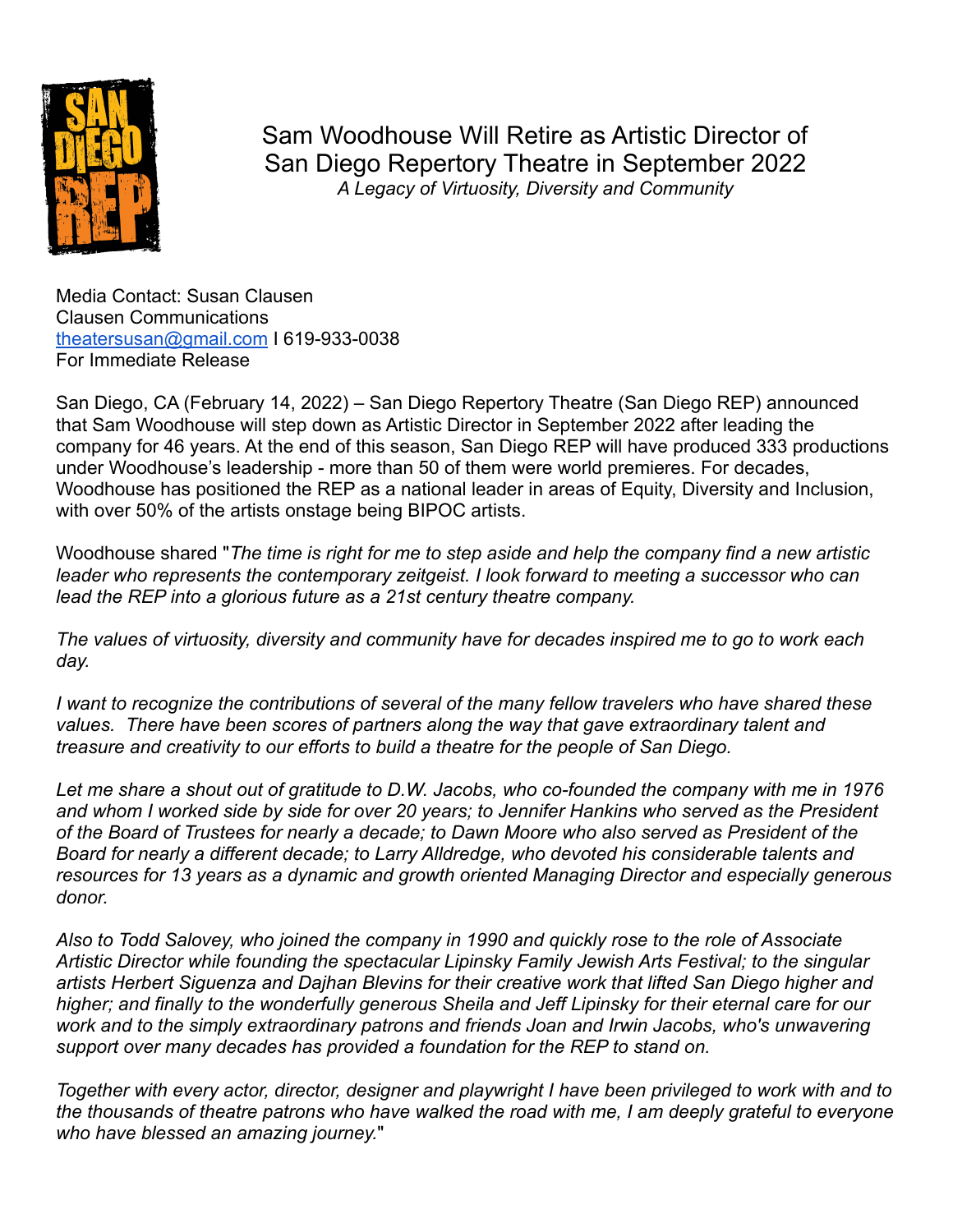## Woodhouse has passionately served the REP's mission *to produce intimate, provocative, inclusive theatre. We promote an interconnected community through vivid works that nourish progressive political and social values and celebrate the multiple voices of our region. San Diego Repertory Theatre feeds the curious soul***.**

Since co-founding The REP over four decades ago, Woodhouse has overseen major artistic and community accomplishments. Conceived as a place that is home to a wide range of artists and companies, San Diego REP has managed the Lyceum since 1986 as San Diego's Cultural Town Hall, hosting runs and one night events of theatre, music, dance, magic, stand up comedy, jazz and much much more. The REP was a leader in the renaissance of downtown San Diego in the 80's and 90's with their work at the Lyceum.

Under Woodhouse's leadership, the REP received a 1998 Tony Award® Nomination for *It Ain't Nothin' But the Blues*. Additionally, The REP has received over 200 awards for artistic excellence from the San Diego Theatre Critics Circle, Patté Theatre Awards, NAACP, Backstage West, Dramalogue, and StageSceneLA. Recent 2018 Critic Circle awards include Outstanding Production for *A Doll's House, Part 2* and Outstanding Direction of a Musical for Woodhouse for the production of *Fun Home*. Additional Critic's Circle awards include Outstanding Resident Musical for *In the Heights* ( 2013)*,* Outstanding Solo Performance by Hershey Felder in *Hershey Felder as Irving Berlin* (2015)*,* Outstanding Projection Design for Blake McCarty in *33 1/3 House of Dreams* (2019) and Outstanding Solo Performance for Ryun Yu in *Hold These Truths* (2019).

One of Woodhouse's most Artistically ambitious and personally satisfying artistic experiences was directing *The Threepenny Opera* in 2009. A sexy, political "in your face" musical, the Brecht and Weill masterwork challenged audiences, even upsetting some. The REP didn't flinch. Remember, this was the year after the Great Recession. America was reeling. Woodhouse told the SD Reader's Smith "Threepenny was a leap because the work is flawed, mischievous and elusive — postmodern before postmodern existed."

In 2003, Woodhouse was awarded the Patté Shiley Award for Lifetime Achievement by KPBS and the prestigious Alonzo Award by the Downtown San Diego Partnership. In 2006, he and co-founder Doug Jacobs, were honored with the Craig Noel Award by the San Diego Theatre Critics Circle for "30 years of artistic *dedication to downtown and diversity.*"

## **Commitment to Equity, Diversity and Inclusion**

Woodhouse's commitment to Equity Diversity and Inclusion is reflected in the breadth of work produced by the company as well as the festivals produced and housed by the REP. It was further solidified with the REP's Equity, Diversity and Inclusion Strategic Plan of 2021.

Woodhouse shared "*In the 13 months since our comprehensive Equity, Diversity and Inclusion Strategic Plan was published, I am pleased to report that we hired 293 artists to make work on our live or virtual stages. 61% of those have been BIPOC artists and 66% of those have been women. Our REP staff of 45 employees is 45% BIPOC and 58% of the staff are women. I am proud of our work in EDI and very aware that we have a long way to go to meet our challenging goals"*

Since moving to the Lyceum in 1986, the REP has produced 51 mainstage productions by Latino playwrights and hosted artistic residencies by Luis Valdez, Max Roach, Amiri Baraka, Culture Clash, Yehuda Hyman, Marion J. Caffey, Randall Myler, Octavio Solis, Maria Irene Fornes and Herbert Siguenza, who is currently Playwright-in-Residence with special thanks to the Andrew W. Mellon Foundation's National Playwright Residency Program.